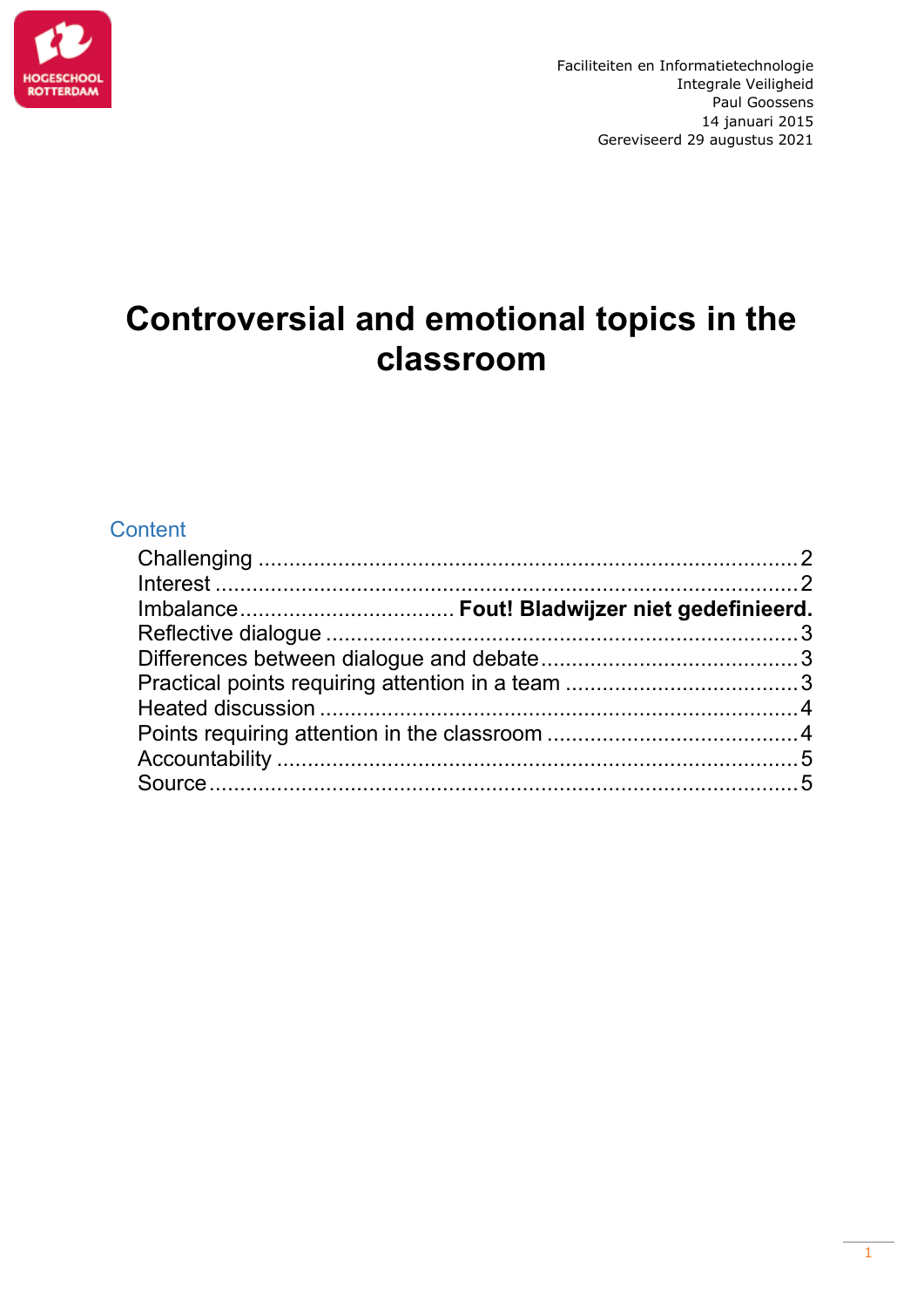

# <span id="page-1-0"></span>**Challenging**

It is not easy to enter into controversial discussions. One quickly arrives at ethically or socially charged topics that are very sensitive. Such as the impact of the coronavirus, measures, and vaccinations. The same can be said for topics related to the climate, geopolitical conflicts, racism, abortion, sexuality, drugs, euthanasia, religion, politics. In these kinds of discussions, there is a risk of polarisation, of 'right-wrong' positions, of increasing prejudice and frustration.

## <span id="page-1-1"></span>**Interest**

Yet engaging in dialogue is very important. Reasons for this are:

- 1. Hogeschool Rotterdam wants to be an inclusive school where everyone can feel safe. This can only be achieved by discussing what this means in terms of our behaviour towards each other.
- 2. Preparing students to play an active role in society with respect for human rights and the constitution. Preparing students for their role of citizens in a pluralistic society, introducing them to democratic processes and respectful ways of dealing with differences of opinion.
- 3. Learning to think critically: developing and encouraging the skills to think critically. Also forming opinions based on legitimate information and awareness of disinformation and fake news.
- 4. Fine-tuning interpersonal skills: developing important behavioural and communication skills: listening well, answering firmly, speaking with conviction, collaborating well and being respectful and tolerant of different points of view.
- 5. Discussing current affairs, especially if they are closely linked to the students' everyday environment.
- 6. The positive atmosphere in the group and in the school. Learning to address difficult issues in life appropriately is also part of the educational task Hogeschool Rotterdam.

#### **Imbalance**

A controversial topic is one where interests and values are in conflict, where there is strong disagreement over statements or actions. A society can become fundamentally divided over a controversial issue and it can provoke strong emotions and protests. Controversial issues may deal with what has happened, with the causes of a situation, with the right response to it and with the possible effects of it. Controversies are complex and require knowledge and self-awareness. Balance is also important, showing personal commitment and objectivity, while taking a stand without pressure or indoctrination.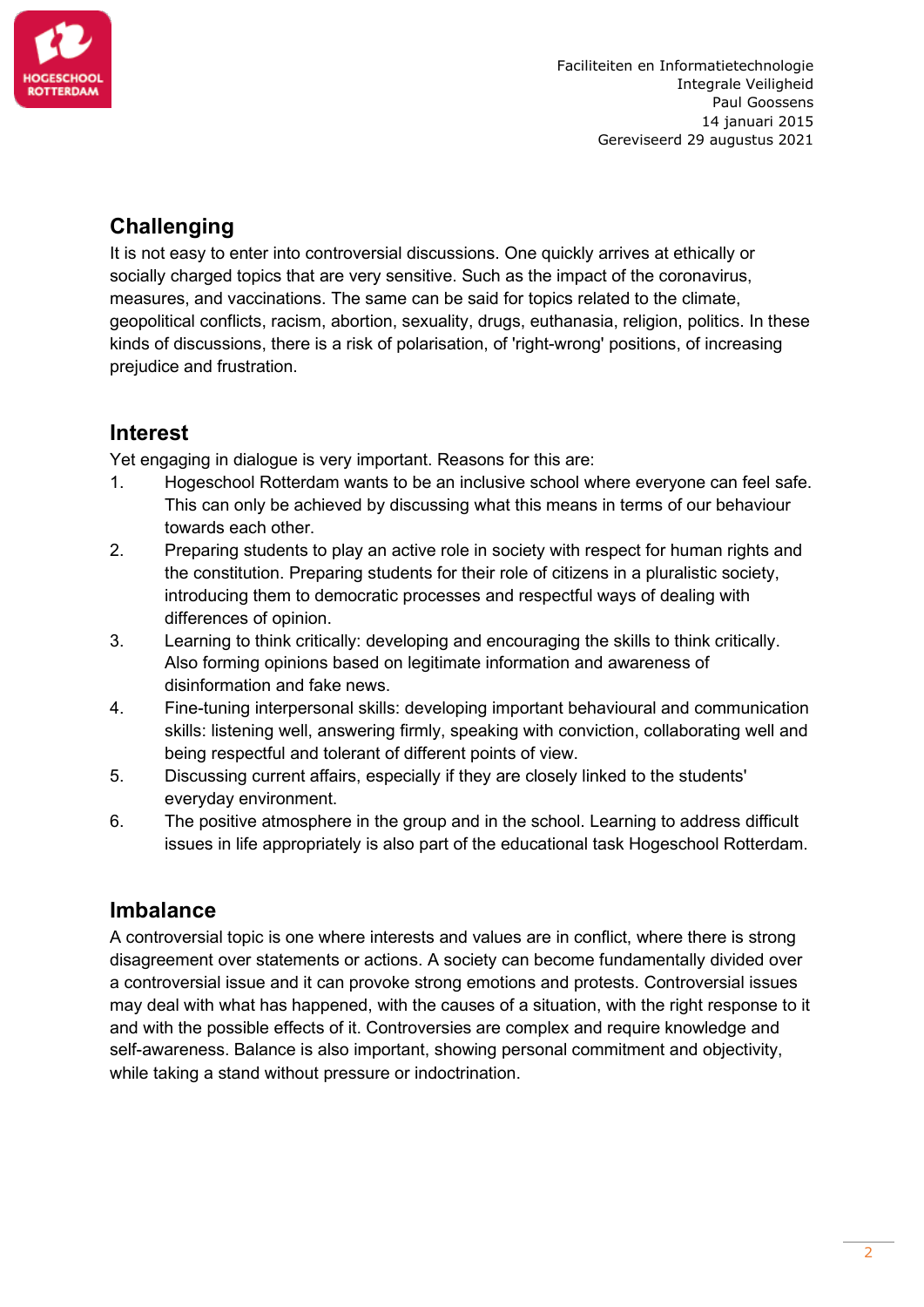

## <span id="page-2-0"></span>**Reflective dialogue**

A discussion about a controversy can be defined as a 'reflective dialogue' between students, or between students and teachers, or between colleagues, on a topic about which there is disagreement. The discussion can be triggered by an incident, a question or a statement from a student or a teacher on a social issue. The resulting dialogue can be used to set out evidence and comments and can express different points of view. A 'reflective dialogue' triggers listening and responding to ideas from non-congenial people. It is important to note that leaving controversies undiscussed can make one or more people feel uncomfortable. The reflective dialogue is helpful in making these feelings manageable.

<span id="page-2-1"></span>Differences between dialogie and debate

| <b>Dialogue</b>               |                         | <b>Debate</b>                         |
|-------------------------------|-------------------------|---------------------------------------|
| What is really important?     | <b>Core question</b>    | Which views will stand up? Which will |
|                               |                         | not?                                  |
| Principles, norms and values  | <b>Discussion theme</b> | Standpoints and arguments             |
|                               |                         |                                       |
| What should outweigh?         | <b>Result</b>           | What exactly is the problem?          |
| Hierarchy of principles,      |                         | Separate main and side issues         |
| Norms and values              |                         | Filter out fallacy                    |
|                               |                         | Decision                              |
| Understanding                 | <b>Attitude of</b>      | Convincing                            |
|                               | participants is         |                                       |
|                               | geared towards          |                                       |
| Taking flight in rhetoric and | <b>Risk</b>             | To be proved right becomes more       |
| woolly talk                   |                         | important than being right,           |
|                               |                         | Mock consensus                        |

#### <span id="page-2-2"></span>**Practical points requiring attention in a team**

There are events that can already cast a shadow and that you can therefore prepare for as a team. In this case, it is useful to discuss the following points together:

- 1. Make time and space available to discuss the topic and/or the conflict situation or the issue in the team, the classroom, and the school as a community.
- 2. Discuss in advance what the school policy is and how this affects the current topic (which way of reacting and responding). The RUAS Code of Conduct and Integrity states the following:

*"In its activities, the Stichting Hogeschool Rotterdam (foundation) assumes the equality of people; in the recruitment and selection of staff and in the admittance of students, no distinction is made on the basis of gender, sexual orientation, religion or philosophy of life, cultural background, or skin colour. The foundation promotes mutual respect. It strives for philosophical multiformity and encounters, with students*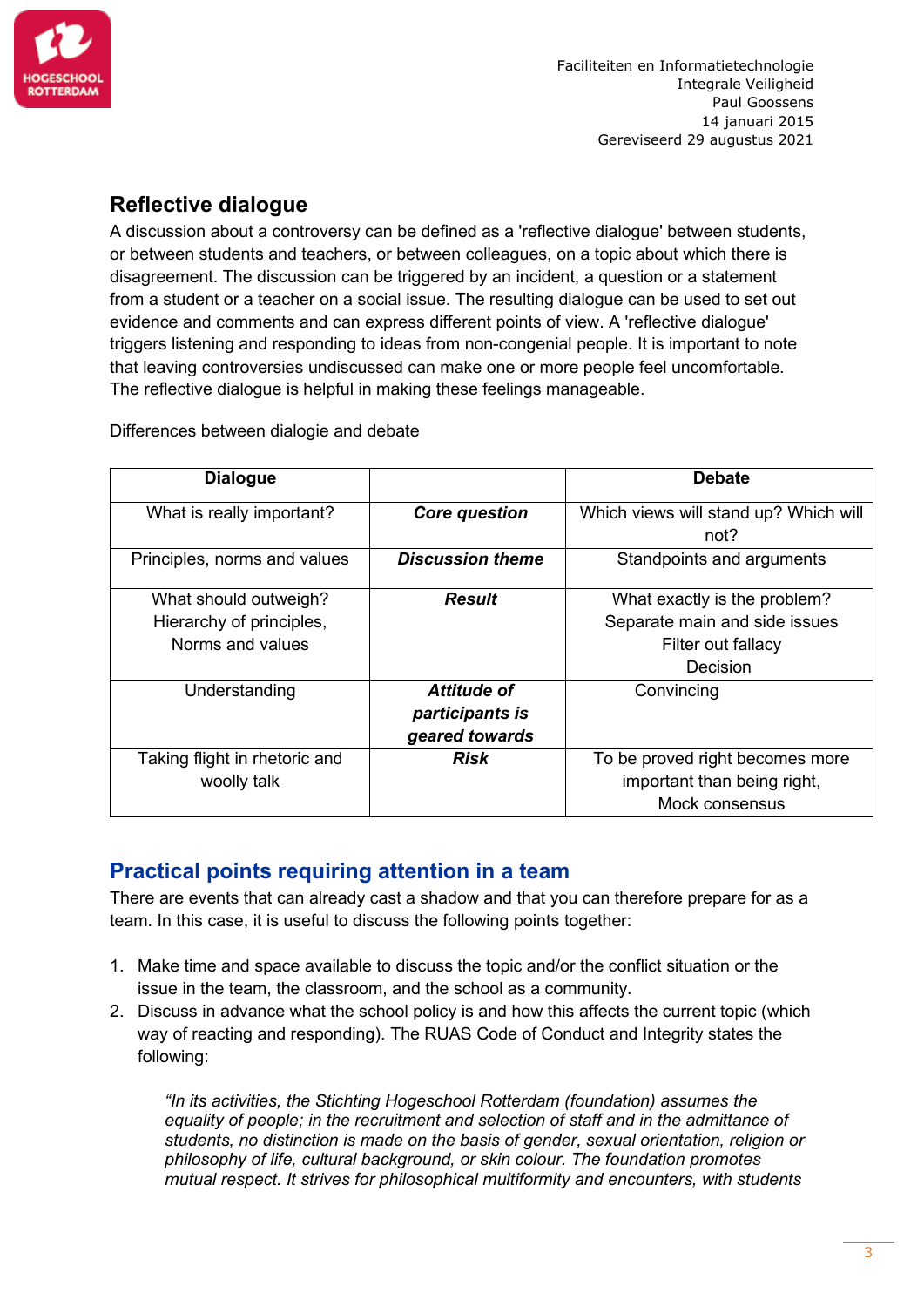

*being divided into groups solely on educational grounds. The foundation works in an emancipatory way (in the broadest sense of the word) and with respect for democratic relations. "* RUAS thus embraces the diversity in Rotterdam.

We respect each other's opinions and values and enter into dialogue together. Violence and to threaten violence is onacceptable.

- 3. Make sure you are well prepared. Collect background information beforehand and visualise how students think about the (initial) situation and the occasion. Also pay attention to multicultural aspects, religious beliefs, and social environments of students.
- 4. First talk about what is going to be discussed in the team, the possible dilemmas and the possible method(s) and form(s) in which discussions should be conducted. Be aware of your own assumptions. Discuss this as well.
- 5. If necessary, ask for support from teachers and team(s) and let each other help and exchange experiences. Organise one or more moments where staff can 'blow off steam'.
- 6. A tried and tested method of discussion is the LSD method; listening, summarising and discuss further. It is about guiding the conversation professionally and teaching students to think.
- 7. In the class and/or didactically sound discussion, first pay attention to the students' own feelings.
- 8. Don't set the bar too high. Changing each other's points of view is not realistic. It is about exchanging and understanding views and opinions.

#### <span id="page-3-0"></span>**Heated discussion**

A discussion about a social or critical event can sometimes arise spontaneously in a class or group (also via social media, for example, in an app group) and then sometimes seem to explode in the classroom. The challenge is to use these moments and to look for learning opportunities in the process.

- What is your own point of view as a teacher and educator? Know yourself, know how you can be affected and think about how you will deal with this in your role as process facilitator.

- Be firm and bring structure to the conversation.

- Do not take comments personally (attacks are often aimed more at your role as a teacher than at you yourself).

Realise that you are a representative of Hogeschool Rotterdam, so know the institution's position on difficult issues.

#### <span id="page-3-1"></span>**Points requiring attention in the classroom**

Some practical tips for dealing with 'critical moments' in a classroom situation

- Do not present opinions as facts.
- Let different points of view come from the group.